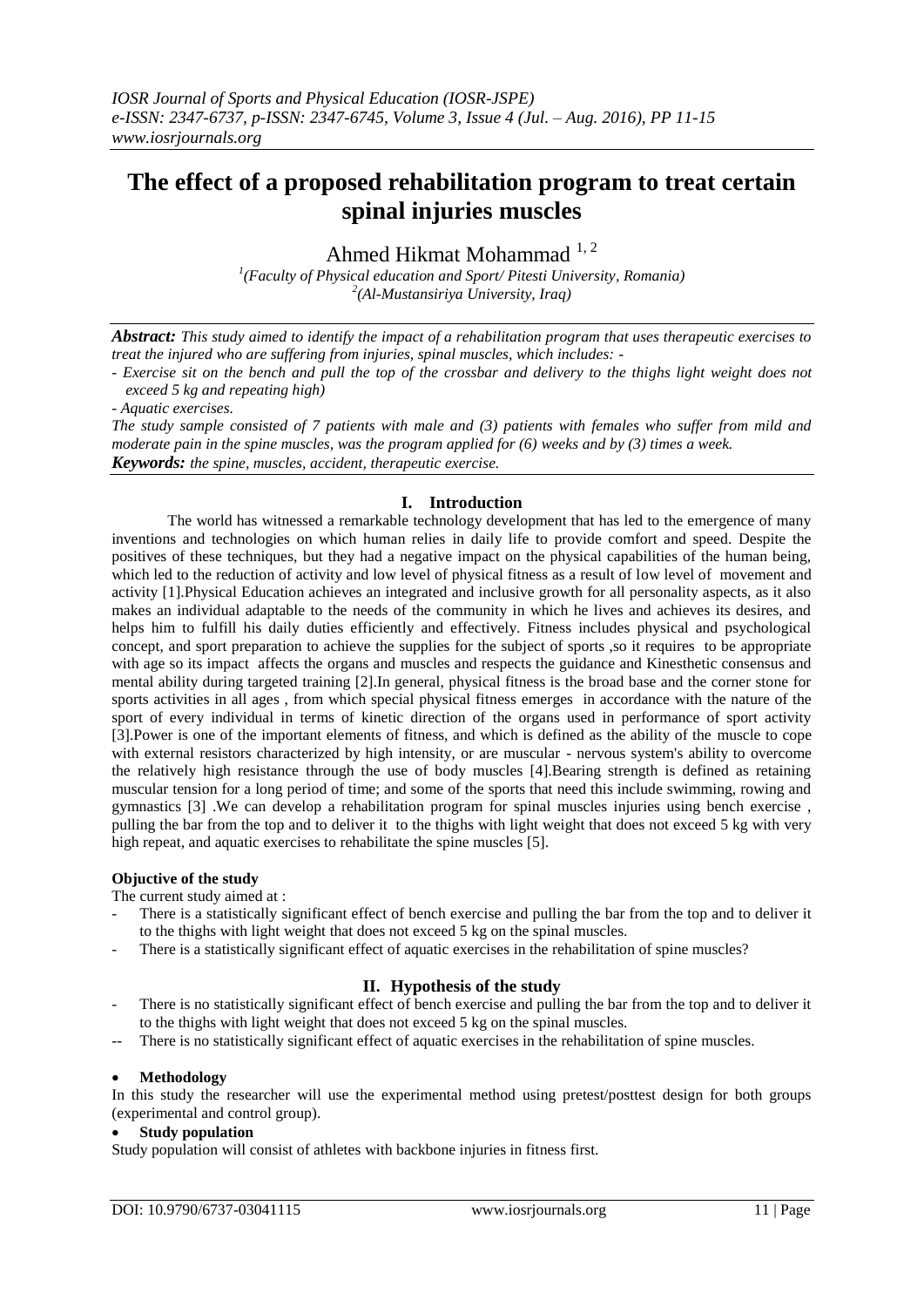## **Study sample**

Study sample will consist of athletes with backbone injuries who may be affected by the proposed rehabilitation program in fitness first.

#### **Study variables**

Independent variable: rehabilitation program, a bench, aquatic exercises.

Dependent variable: rehabilitation of spinal muscles.

- **Used tools**
- Bench device
- Cork used in swimming
- Whistle and Weights

### **Tests that are used for data collection**

- Sitting on bench and pulling the bar from the top and to deliver it to the thighs with light weight that does not exceed 5 kg.
- Aquatic exercises for the rehabilitation of spinal muscles.

### **III. Rehabilitation program**

A training program is designed for (6) weeks of (3) units a week for an hour, consisting of three parts, introductory, main and a closing parts. This program is based on a set of pre-prepared exercises and appropriate for bench and Aquatic exercises, which aims to rehabilitate the injured muscles of the spine.

#### **Introductory part**

Warm-up for a period of (5-10 minutes) Warm-up starts by jogging to raise body temperature and to make the various organs of the body especially the Circulatory and respiratory systems ready and then to extend the period from (2-5 minutes) of the muscles involved.

#### **Main part**

Pulling the bar from the top and to deliver it to the thighs with light weight that does not exceed 5 kg with very high repeat. Exercise duration was (20-30 minutes) for each participant and Aquatic exercises will be using Cork for the rehabilitation of spinal muscles.

#### **Closing part**

Gradual reduction of the intensity to reach the state that was before the training unit or near it, recovery operations help to achieve its objectives and duration of this part is (5-10 minutes).

## **Methodology**

The researcher used the quasi-experimental approach, which fits with the objectives of the current study, which is to identify the rehabilitation program for injured spinal muscles.

#### **Study design and variables**

Accordingly, the researcher has applied a quasi-experimental design to two experimental and control groups as follows:

02 X 01 R

Interpretation of the table symbols:

R: Randomization

X: Experimental treatment through the rehabilitation program

01: pretest

02: posttest

#### **Statistical methods**

In order to answer the hypotheses of the study the following statistical methods were used:

1. Means and standard deviations.

2. Covariance analysis.

#### **Statistical methods**

- Extract the frequencies and percentages to describe the study sample.

- Means and standard deviations.
- The use of t-test to identify differences in the injuries of muscles of the spine before and after rehabilitation program.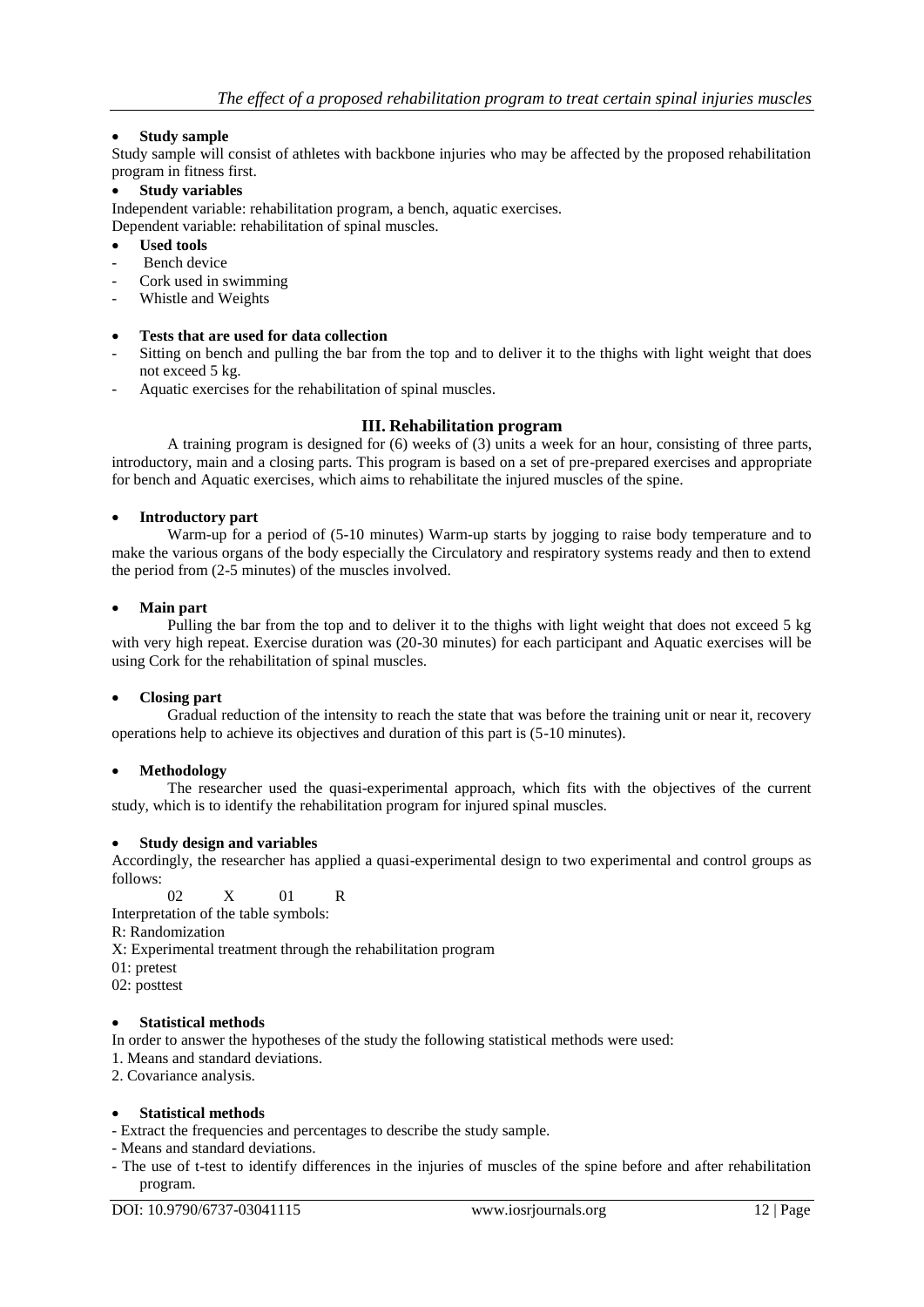## **IV. Results Analysis**

This chapter provides an overview of the findings of the study, which aimed to identify the impact of rehabilitation program for spinal muscles injuries .The following are the results of the current study.

**The first question**: (What are the characteristics of the study sample individuals who suffer from spinal muscles injuries?). In order to identify the characteristics of the study sample individuals who suffer from spinal muscles injuries frequencies and percentages for the distribution of the study sample by sex and weight were calculated.

| Table (1) the distribution of the study sample by sex and weight |                  |            |  |  |  |  |  |
|------------------------------------------------------------------|------------------|------------|--|--|--|--|--|
| <b>Sex</b>                                                       | <b>Frequency</b> | Percentage |  |  |  |  |  |
| Male                                                             |                  |            |  |  |  |  |  |
| Female                                                           |                  | 30.0       |  |  |  |  |  |
| Total                                                            |                  | 00 በ       |  |  |  |  |  |

|                    |           | . .        |
|--------------------|-----------|------------|
| Weight             | Frequency | Percentage |
| Less than 60 kg    |           | 10.0       |
| $60-80 \text{ kg}$ |           |            |
| More than 80 kg    |           |            |
| <b>Total</b>       |           | ഥറ (       |

**Table (2)** the distribution of the study sample by weight

The first question: are there statistically significant differences at the significance level  $\alpha$  ( $\alpha \ge 0, 05$ ) between the averages of the frequencies of bench exercise, pulling the bar from the top and to deliver it to the thighs before and after the rehabilitation program to alleviate the spinal muscles injuries?

To identify the frequencies of bench exercise, pulling the bar from the top and to deliver it to the thighs before and after the rehabilitation program to alleviate the spinal muscles injuries, means were calculated as shown in table (3) below:

**Table (3):** Bench exercise, pulling the bar from the top and to deliver it to the thighs with light weight that does not exceed 5 kg for 10 athletes.

| Bench exercise, pulling the bar from the top and to deliver it to the thighs with light weight<br>that does not exceed 5 kg for one month |                                             |                                            |  |  |  |  |
|-------------------------------------------------------------------------------------------------------------------------------------------|---------------------------------------------|--------------------------------------------|--|--|--|--|
| Day                                                                                                                                       | Frequency before the<br>program / 5 minutes | Frequency after the program / 5<br>minutes |  |  |  |  |
| 1                                                                                                                                         | 12.3                                        | 25.6                                       |  |  |  |  |
| $\overline{c}$                                                                                                                            | 10.1                                        | 30.4                                       |  |  |  |  |
| 3                                                                                                                                         | 13.2                                        | 34.4                                       |  |  |  |  |
| $\overline{4}$                                                                                                                            | 8.1                                         | 35.1                                       |  |  |  |  |
| 5                                                                                                                                         | 8.5                                         | 36.8                                       |  |  |  |  |
| 6                                                                                                                                         | 10.4                                        | 37.4                                       |  |  |  |  |
| $\overline{7}$                                                                                                                            | 10.2                                        | 38.7                                       |  |  |  |  |
| 8                                                                                                                                         | 10.4                                        | 32.1                                       |  |  |  |  |
| 9                                                                                                                                         | 12.4                                        | 33.4                                       |  |  |  |  |
| 10                                                                                                                                        | 13.5                                        | 34.5                                       |  |  |  |  |
| 11                                                                                                                                        | 12.1                                        | 34.6                                       |  |  |  |  |
| 12                                                                                                                                        | 11.2                                        | 33.4                                       |  |  |  |  |
| 13                                                                                                                                        | 14.3                                        | 34.7                                       |  |  |  |  |
| 14                                                                                                                                        | 15.6                                        | 35.5                                       |  |  |  |  |
| 15                                                                                                                                        | 10.4                                        | 36.0                                       |  |  |  |  |
| 16                                                                                                                                        | 12.6                                        | 32.0                                       |  |  |  |  |
| 17                                                                                                                                        | 13.6                                        | 33.0                                       |  |  |  |  |
| 18                                                                                                                                        | 11.7                                        | 31.7                                       |  |  |  |  |
| 19                                                                                                                                        | 10.4                                        | 32.4                                       |  |  |  |  |
| 20                                                                                                                                        | 10.4                                        | 33.6                                       |  |  |  |  |
| 21                                                                                                                                        | 12.4                                        | 34.4                                       |  |  |  |  |
| 22                                                                                                                                        | 13.4                                        | 35.5                                       |  |  |  |  |
| 23                                                                                                                                        | 14.1                                        | 35.5                                       |  |  |  |  |
| 24                                                                                                                                        | 12.9                                        | 35.5                                       |  |  |  |  |
| 25                                                                                                                                        | 12.8                                        | 35.9                                       |  |  |  |  |
| 26                                                                                                                                        | 12.0                                        | 35.6                                       |  |  |  |  |
| 27                                                                                                                                        | 14.0                                        | 36.4                                       |  |  |  |  |
| 28                                                                                                                                        | 13.2                                        | 36.3                                       |  |  |  |  |
| 29                                                                                                                                        | 11.0                                        | 36.4                                       |  |  |  |  |
| 30                                                                                                                                        | 12.5                                        | 36.4                                       |  |  |  |  |
| total                                                                                                                                     | 11.99                                       | 34.44                                      |  |  |  |  |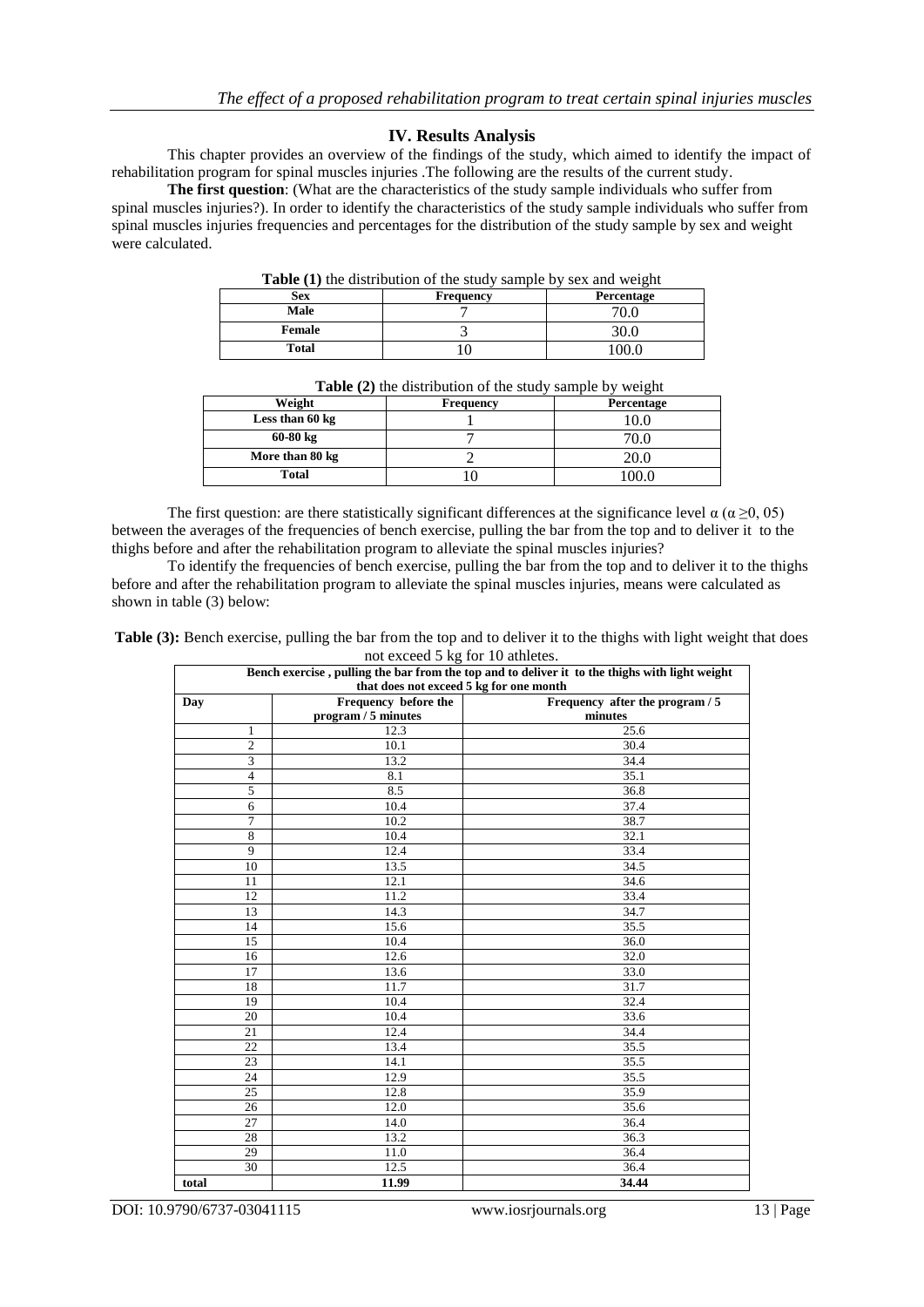The results of table (3) showed that the average of the frequency of pulling the bar from the top and to deliver it to the thighs before the program (11.99) for each 5 minutes and for 10 athletes for 30 readings for a period of one month. The results of table (2) showed that the average of the frequency of Pulling the bar from the top and to deliver it to the thighs after the program(34.44) for each 5 minutes and for 10 athletes for 30 readings for a period of one month. In order to identify the significance of differences in the level of frequencies before and after the program, Paired Sample T-test was used, and the results appear in the table (3) as follows:

**Tables (4):** Paired Sample T-test to identify the significance of differences in the level of frequencies before and after the program (the average of the frequency of Pulling the bar from the top and to deliver it to the thighs before the program)

| <b>Paired Samples Statistics</b> |                            |              |                                    |                                   |            |                                |              |            |    |            |
|----------------------------------|----------------------------|--------------|------------------------------------|-----------------------------------|------------|--------------------------------|--------------|------------|----|------------|
|                                  |                            | Mean         | N                                  | Std. Deviation<br>Std. Error Mean |            |                                |              |            |    |            |
| Pair 1                           | before                     | 11.9900      | 30                                 | 1.73828<br>.31737                 |            |                                |              |            |    |            |
|                                  | after                      | 34.4400      | 30                                 |                                   | 2.49767    |                                | .45601       |            |    |            |
|                                  |                            |              | <b>Paired Samples Correlations</b> |                                   |            |                                |              |            |    |            |
|                                  |                            |              | N                                  | Correlation                       |            |                                | Sig.         |            |    |            |
| Pair 1                           | before & after             |              | 30                                 | .005<br>.981                      |            |                                |              |            |    |            |
|                                  | <b>Paired Samples Test</b> |              |                                    |                                   |            |                                |              |            |    |            |
|                                  | <b>Paired Differences</b>  |              |                                    |                                   |            |                                |              |            | df | Sig. $(2-$ |
|                                  |                            | Mean         | Std.                               | Std. Error                        |            | 95% Confidence Interval of the |              |            |    | tailed)    |
|                                  |                            |              | Deviation                          | Mean                              | Difference |                                |              |            |    |            |
|                                  |                            |              |                                    |                                   | Lower      |                                | Upper        |            |    |            |
| Pair 1                           | before -<br>after          | $-2.24500E1$ | 3.03653                            | .55439                            |            | $-23.58386-$                   | $-21.31614-$ | $-40.495-$ | 29 | .000       |

The second question: are there statistically significant differences at the significance level  $\alpha$  ( $\alpha \ge 0.05$ ) between the averages of the frequencies of Aquatic exercises using Cork to alleviate the spinal muscles injuries? In order to identify the frequencies of Aquatic exercises using Cork before and after the program to

alleviate the spinal muscles injuries means were calculated as shown in table (5) below:

| Table (5): frequencies of Aquatic exercises using Cork to alleviate the spinal muscles injuries before and after |
|------------------------------------------------------------------------------------------------------------------|
| the program for 10 athletes.                                                                                     |

| Quantic exercises using Cork to alleviate the spinal muscles injuries before and after the program for 10 athletes. |                                         |                     |  |  |  |  |  |
|---------------------------------------------------------------------------------------------------------------------|-----------------------------------------|---------------------|--|--|--|--|--|
| Day                                                                                                                 | Frequency before<br>Frequency after the |                     |  |  |  |  |  |
|                                                                                                                     | the program / 5 minutes                 | program / 5 minutes |  |  |  |  |  |
| 1                                                                                                                   | 20.2                                    | 40.0                |  |  |  |  |  |
| $\mathfrak{2}$                                                                                                      | 24.4                                    | 40.5                |  |  |  |  |  |
| 3                                                                                                                   | 23.2                                    | 42.6                |  |  |  |  |  |
| $\overline{4}$                                                                                                      | 24.4                                    | 42.1                |  |  |  |  |  |
| 5                                                                                                                   | 25.4                                    | 42.5                |  |  |  |  |  |
| 6                                                                                                                   | 25.6                                    | 41.1                |  |  |  |  |  |
| 7                                                                                                                   | 25.5                                    | 40.0                |  |  |  |  |  |
| 8                                                                                                                   | 24.5                                    | 40.0                |  |  |  |  |  |
| 9                                                                                                                   | 25.5                                    | 44.2                |  |  |  |  |  |
| 10                                                                                                                  | 25.4                                    | 42.3                |  |  |  |  |  |
| 11                                                                                                                  | 26.4                                    | 42.5                |  |  |  |  |  |
| 12                                                                                                                  | 24.6                                    | 41.5                |  |  |  |  |  |
| 13                                                                                                                  | 25.4                                    | 44.1                |  |  |  |  |  |
| 14                                                                                                                  | 25.5                                    | 46.0                |  |  |  |  |  |
| 15                                                                                                                  | 22.4                                    | 45.5                |  |  |  |  |  |
| 16                                                                                                                  | 20.4                                    | 45.3                |  |  |  |  |  |
| 17                                                                                                                  | 22.2                                    | 45.0                |  |  |  |  |  |
| 18                                                                                                                  | 24.3                                    | 42.1                |  |  |  |  |  |
| 19                                                                                                                  | 23.4                                    | 42.5                |  |  |  |  |  |
| 20                                                                                                                  | 21.4                                    | 41.1                |  |  |  |  |  |
| 21                                                                                                                  | 21.4                                    | 40.0                |  |  |  |  |  |
| 22                                                                                                                  | 24.4                                    | 40.0                |  |  |  |  |  |
| $23\,$                                                                                                              | 22.4                                    | 44.2                |  |  |  |  |  |
| 24                                                                                                                  | 23.4                                    | 42.3                |  |  |  |  |  |
| 25                                                                                                                  | 22.5                                    | 42.5                |  |  |  |  |  |
| 26                                                                                                                  | 24.5                                    | 41.5                |  |  |  |  |  |
| 27                                                                                                                  | 21.5                                    | 44.1                |  |  |  |  |  |
| 28                                                                                                                  | 22.6                                    | 46.0                |  |  |  |  |  |
| 29                                                                                                                  | 23.5                                    | 42.1                |  |  |  |  |  |
| 30                                                                                                                  | 22.5                                    | 42.5                |  |  |  |  |  |
| <b>Total</b>                                                                                                        | 23.63                                   | 42.54               |  |  |  |  |  |